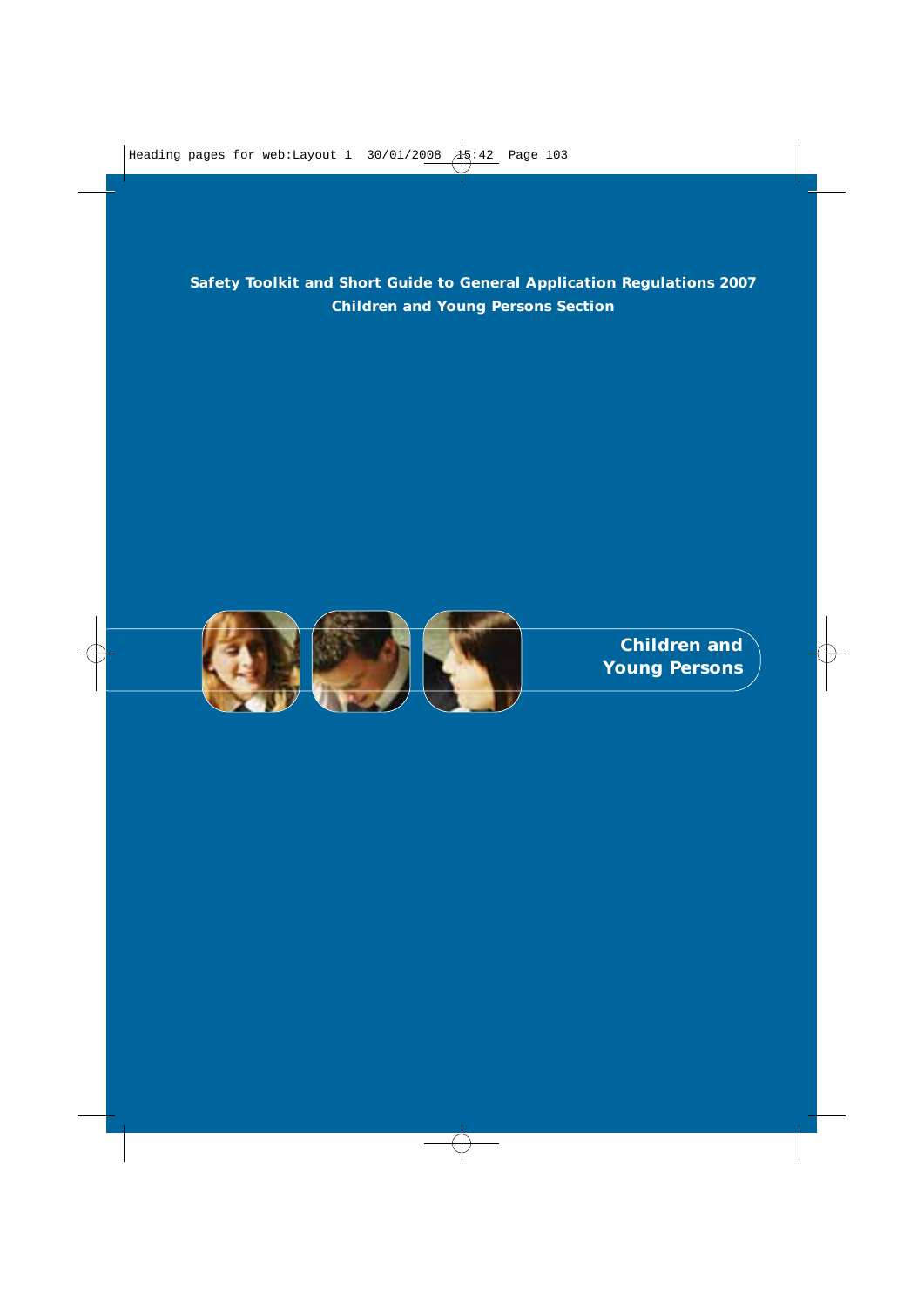Safety Toolkit and Short Guide to General Application Regulations 2007



# **Safety Toolkit**

The objective of the Toolkit is to provide guidance on the prevention of accidents or ill health at work and to provide a practical tool towards a safer workplace. It covers requirements of the Safety, Health and Welfare at Work (General Application) Regulations, 2007 as amended and is aimed specifically at small and micro businesses. It is not intended as a legal interpretation of the legislation. Legal advice should be sought where required.

Checklists provided are non-exhaustive and in no particular order

## **How do I use the Toolkit?**

The Toolkit is intended to assist you to monitor and improve standards of safety, health and welfare. It will assist you towards complying with the law.

- 1. Use the checklists to monitor how you're doing.
- 2. Make any required improvements.
- 3. If necessary, investigate further to find out what you need to do and set a timescale for achieving it.
- 4. Use the Action Date column to show when action taken.

Checklists provided are non-exhaustive and in no particular order.

At the end of each point in the check list reference is made to the corresponding part of the Regulations, for example (r51) indicates Regulation 51.

### **Where can I get further advice?**

The Health and Safety Authority's website www.hsa.ie contains a large amount of additional information. Most of the information on the website can be accessed free-of-charge. The website has detailed guides on each section of these Regulations. Each guide contains advice on where to find further information.

The Health and Safety Authority's Workplace Contact Unit (WCU) is a helpdesk resource for employers, employees and the public. You can contact the WCU through

- $\triangle$  Locall: 1890 289 389 (Monday to Friday, 9am to 5pm)
- ▲ Fax: 01 614 7125
- ▲ Email: wcu@hsa.ie
- ▲ Write to: Workplace Contact Unit, Health and Safety Authority, Metropolitan Building, James Joyce Street, Dublin 1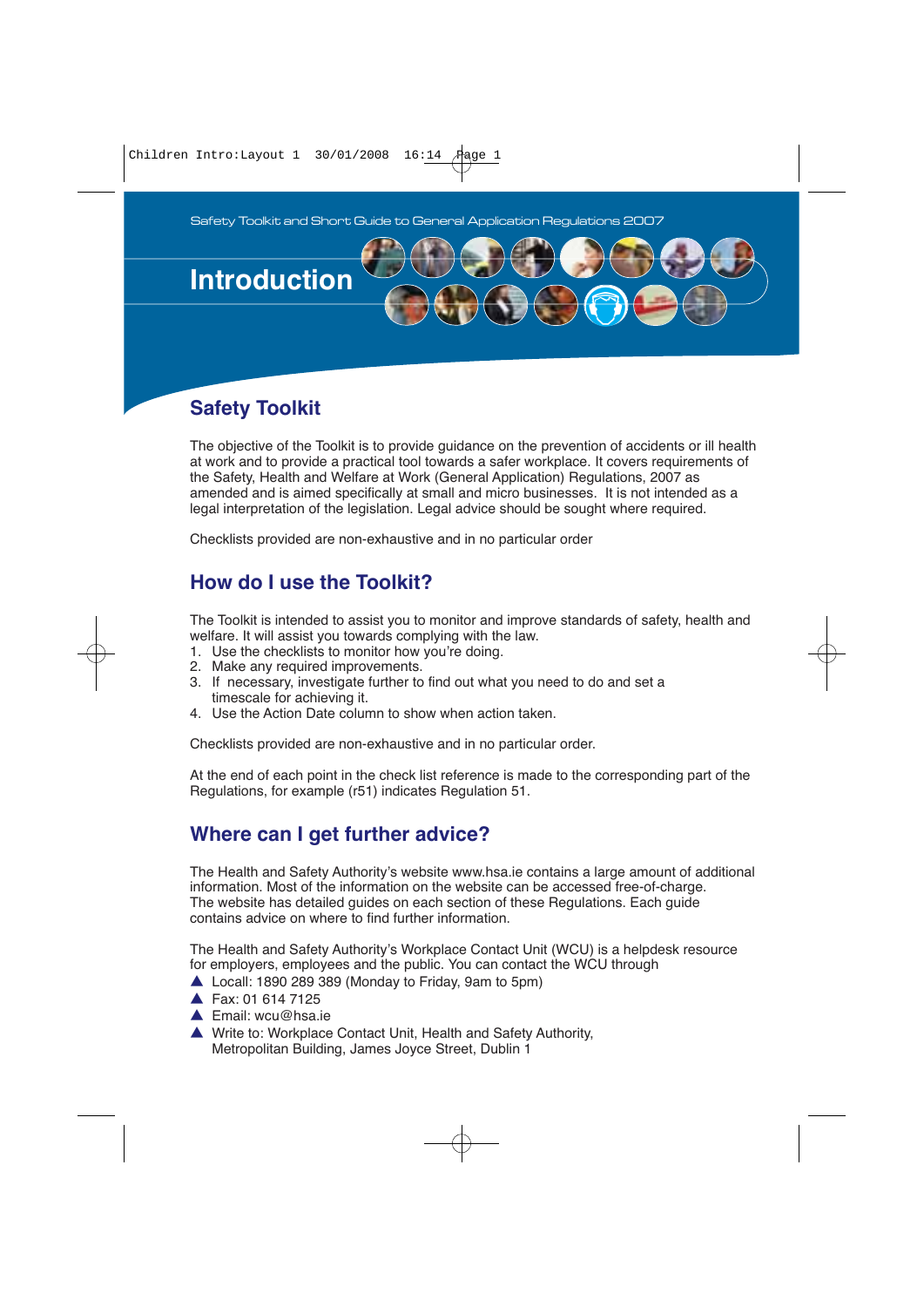

Children or young people have an increased risk from work because of their lack of maturity and experience.

### **What does this section deal with?**

This section deals with the conditions under which a child or young person is employed. The regulations define a child as under 16 and a young person as 16 to 18. The employer is required to carry out a risk assessment prior to a child or a young person commencing employment and, when there is a major change.

The employer must ensure that risks to a child or young person or to their development are assessed taking into account the increased risk from lack of maturity and experience. Preventive measures must be taken. Specifically, exposure to physical, biological and chemical agents or certain identified work situations or processes must be avoided.

Where there is a risk or a risk to development, the employer must provide health surveillance. An assessment of health and capabilities must be carried out prior to night work. The employer must inform the child or young person of the results and in the case of a child the parent or guardian must also be informed.

#### **Does this section apply to all children and young persons?** Yes

### **Some Important Points**

▲ No person under 18 can give signals or operate lifting equipment.

Do not employ a child or young person where risk assessment reveals work:

- $\triangle$  is beyond physical or psychological capacity
- ▲ involves harmful exposure to harmful agents or radiation
- ▲ involves the risk of accidents due to insufficient attention to safety or lack of experience or training
- presents a risk from exposure to extreme heat or cold or to noise or vibration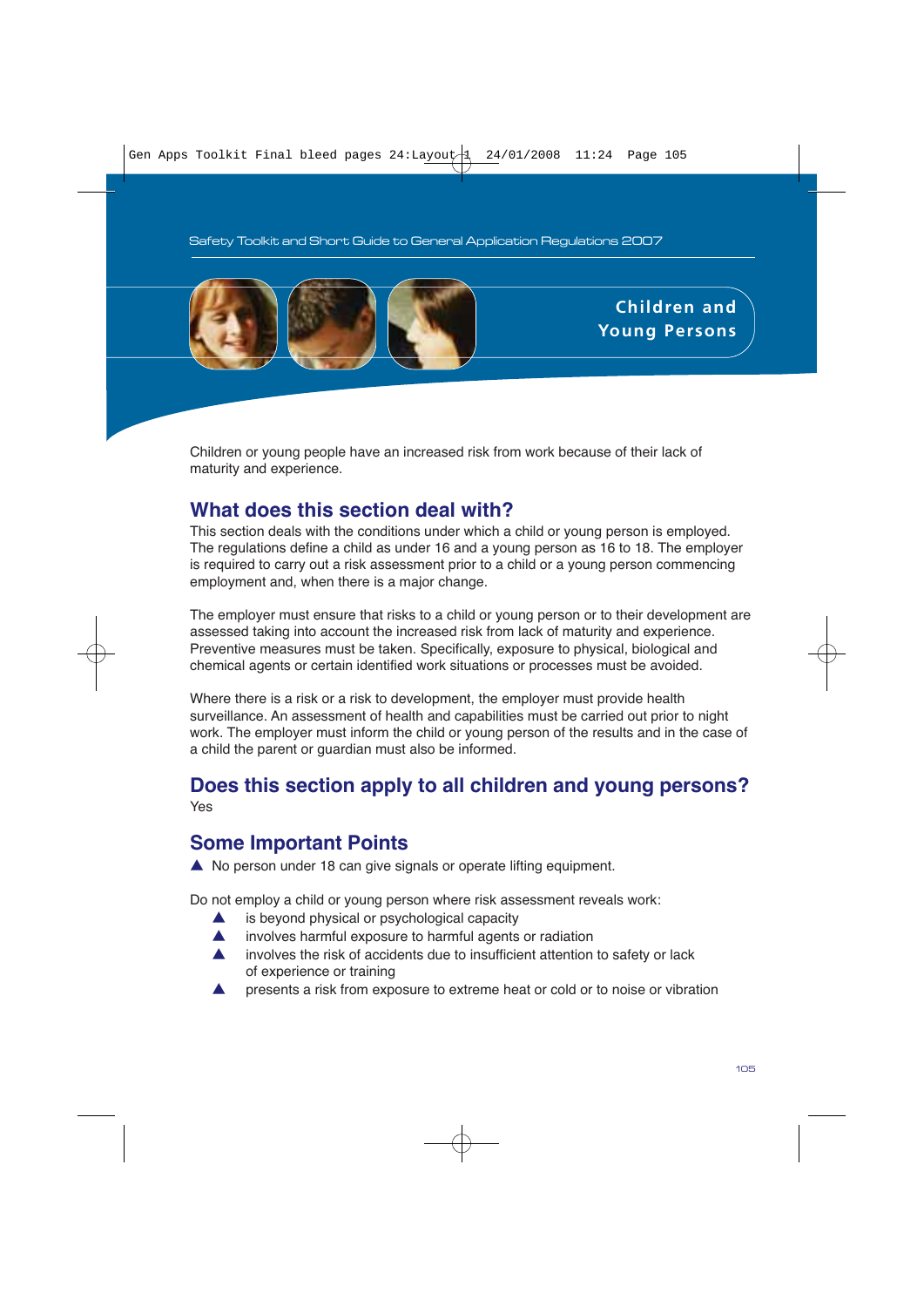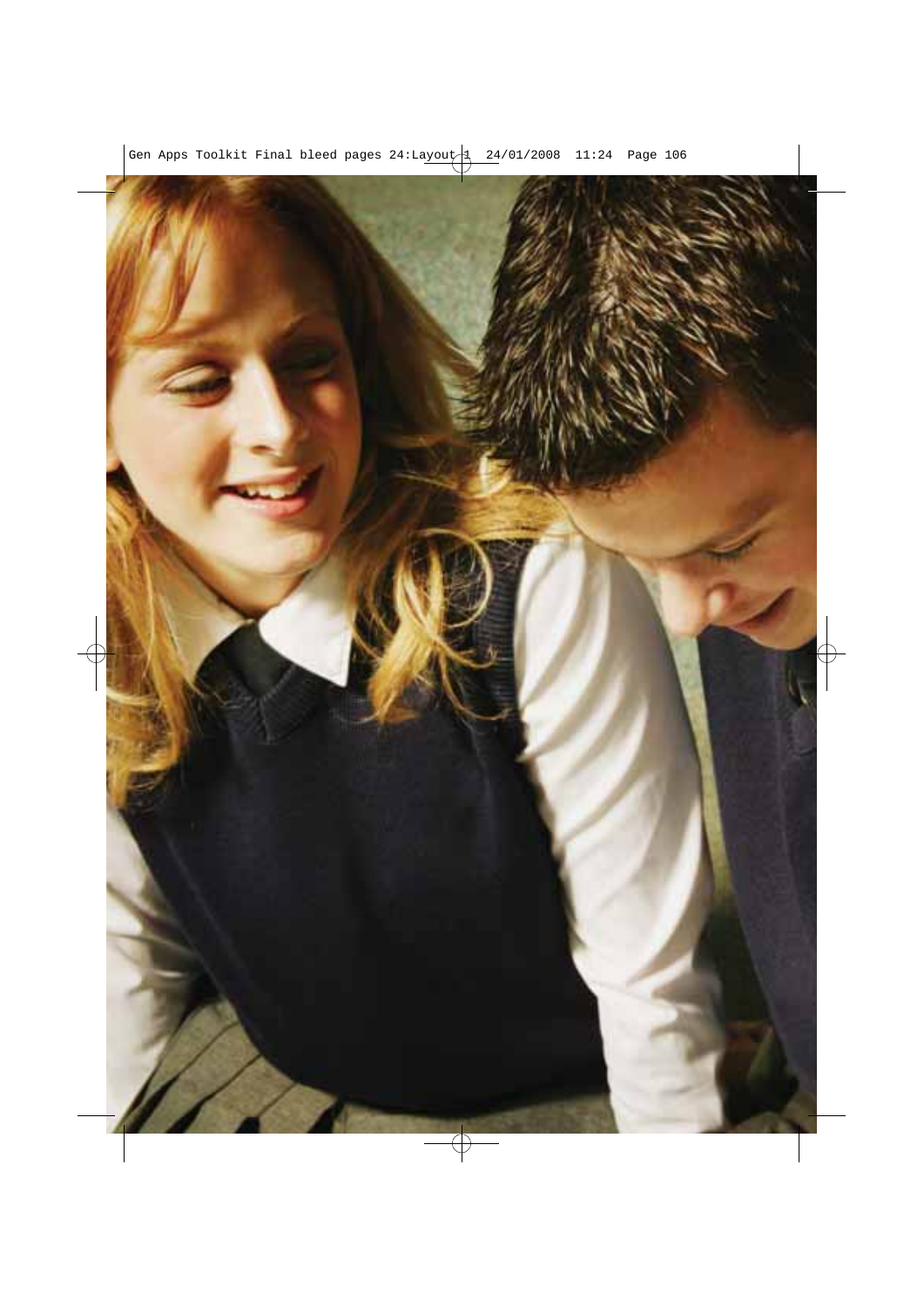# **Children and Young Persons Checklist**

### **Interpretation**

See Reg 143 for definitions of child (under 16), night work, risk assessment and young person (16 to 18) (r143)

| <b>Requirement</b>                                                                                                                                         | <b>Yes</b> | No | N/A | <b>Action</b><br>Date |
|------------------------------------------------------------------------------------------------------------------------------------------------------------|------------|----|-----|-----------------------|
| No person under 18 to give signals or operate lifting<br>equipment (r51)                                                                                   |            |    |     |                       |
| Risk assessment before employing a child or young person and<br>whenever major change which could affect such child or young<br>person (r144)              |            |    |     |                       |
| Assess any specific risk from lack of experience, absence of<br>awareness of risks or lack of maturity (r144)                                              |            |    |     |                       |
| Assess any specific risk from exposure to agents in Part A of<br>Schedule 7 (r144)                                                                         |            |    |     |                       |
| SCHEDULE 7 Part A - Guide list of agents, processes and work                                                                                               |            |    |     |                       |
| <b>Physical Agents</b>                                                                                                                                     |            |    |     |                       |
| $\triangle$ lonising radiation (s7pA)                                                                                                                      |            |    |     |                       |
| $\triangle$ high-pressure atmosphere (s7pA)                                                                                                                |            |    |     |                       |
| <b>Biological agents</b>                                                                                                                                   |            |    |     |                       |
| $\triangle$ groups 3 and 4 in Regulation 2(1) of Biological Agents<br>Regulations 1994 (s7pA)                                                              |            |    |     |                       |
| <b>Chemical agents</b>                                                                                                                                     |            |    |     |                       |
| substances and preparations classified under the<br>Classification, Packaging, Labelling and Notification of<br>Dangerous Substances Regulations as (s7pA) |            |    |     |                       |
| $\triangle$ toxic (T) (s7pA)                                                                                                                               |            |    |     |                       |
| $\triangle$ very toxic (T+) (s7pA)                                                                                                                         |            |    |     |                       |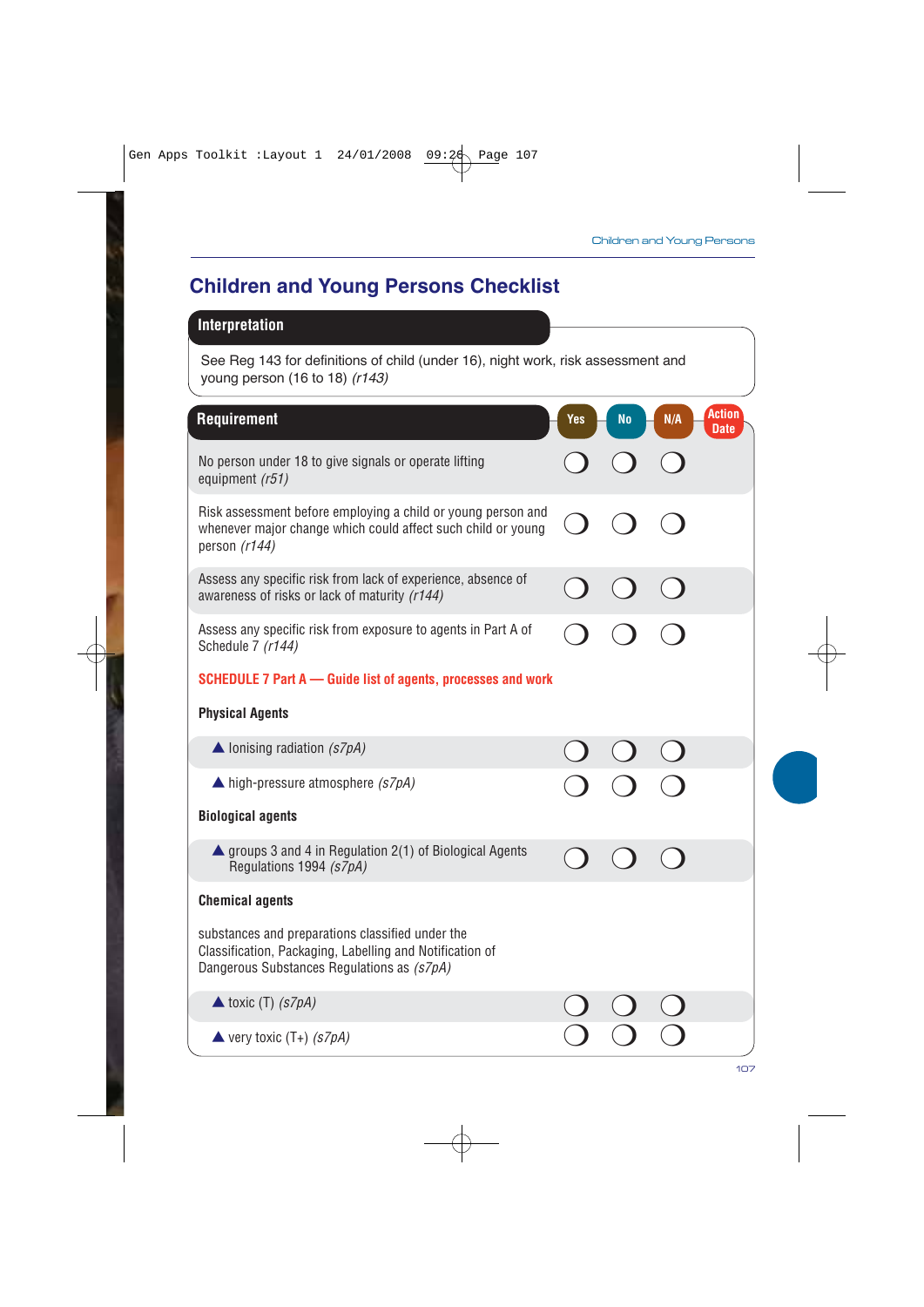| Requirement                                                                                  | Yes | <b>No</b> | N/A | <b>Action</b><br>Date |
|----------------------------------------------------------------------------------------------|-----|-----------|-----|-----------------------|
| $\triangle$ corrosive (C) (s7pA)                                                             |     |           |     |                       |
| $\triangle$ explosive (E) (s7pA)                                                             |     |           |     |                       |
| $\triangle$ carcinogenic (s7pA)                                                              |     |           |     |                       |
| $\blacktriangle$ mutagenic (s7pA)                                                            |     |           |     |                       |
| $\triangle$ toxic to reproduction (s7pA)                                                     |     |           |     |                       |
| $\triangle$ harmful (Xn) (s7pA)                                                              |     |           |     |                       |
| $\triangle$ irritant (Xi) (s7pA)                                                             |     |           |     |                       |
| Substances and preparation in Carcinogens<br>Regulations 2001 (s7pA)                         |     |           |     |                       |
| Lead (s7pA)                                                                                  |     |           |     |                       |
| Asbestos (s7pA)                                                                              |     |           |     |                       |
| Assess any specific risk from processes and work specified in<br>Part B of Schedule 7 (r144) |     |           |     |                       |
| <b>SCHEDULE 7 Part B - Processes and work (r144)</b>                                         |     |           |     |                       |
| $\triangle$ processes in Carcinogens Regulations 2001 (s7pB)                                 |     |           |     |                       |
| $\triangle$ manufacture and handling of explosives ( $s7pB$ )                                |     |           |     |                       |
| $\triangle$ work with dangerous, fierce or poisonous animals ( $s7pB$ )                      |     |           |     |                       |
| $\triangle$ animal slaughtering on an industrial scale ( $s7pB$ )                            |     |           |     |                       |
| ▲ production, storage or application of compressed,<br>liquefied or dissolved gases (s7pB)   |     |           |     |                       |
| ▲ vats, tanks, reservoirs or carboys containing specified<br>chemical agents (s7pB)          |     |           |     |                       |
| $\triangle$ risk of structural collapse ( $s7pB$ )                                           |     |           |     |                       |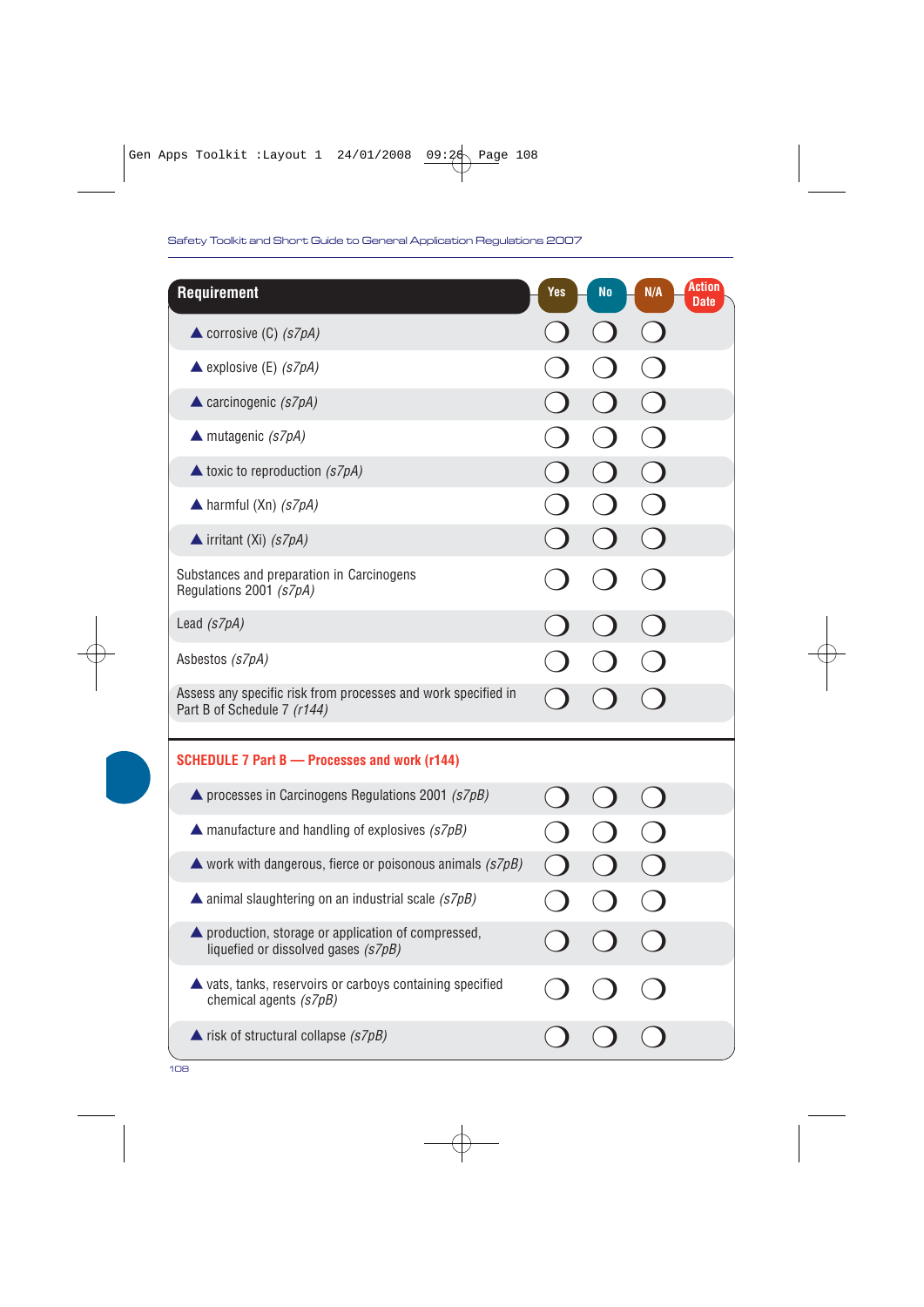| Requirement                                                                                                                                                                                                              | Yes | No | N/A | <b>Action</b><br>Date |
|--------------------------------------------------------------------------------------------------------------------------------------------------------------------------------------------------------------------------|-----|----|-----|-----------------------|
| $\triangle$ high-voltage hazards (s7pB)                                                                                                                                                                                  |     |    |     |                       |
| $\triangle$ Work the pace of which is determined by machinery and<br>involving payment by results (r144)                                                                                                                 |     |    |     |                       |
| Take the necessary preventive and protective measures (r144)                                                                                                                                                             |     |    |     |                       |
| When carrying out a risk assessment take account of the<br>following:                                                                                                                                                    |     |    |     |                       |
| $\triangle$ the fitting-out and the layout (r144)                                                                                                                                                                        |     |    |     |                       |
| ▲ nature, degree and exposure to physical, chemical or<br>biological agent (r144)                                                                                                                                        |     |    |     |                       |
| $\triangle$ form, range and use of work equipment (r144)                                                                                                                                                                 |     |    |     |                       |
| ▲ arrangement of work processes and of work operations<br>(r144)                                                                                                                                                         |     |    |     |                       |
| $\triangle$ training, instruction and supervision provided (r144)                                                                                                                                                        |     |    |     |                       |
| Inform a child or young person of any risk and preventive<br>measures and inform parent or guardian of child (r144)                                                                                                      |     |    |     |                       |
| No child or young person employed where risk assessment<br>reveals work:                                                                                                                                                 |     |    |     |                       |
| $\triangle$ is beyond the physical or psychological capacity (r145)                                                                                                                                                      |     |    |     |                       |
| $\blacktriangle$ involves harmful exposure to agents which are toxic,<br>carcinogenic, cause heritable genetic damage or harm<br>to the unborn child or which in any other way<br>chronically affect human health (r145) |     |    |     |                       |
| $\triangle$ involves harmful exposure to radiation (r145)                                                                                                                                                                |     |    |     |                       |
| $\triangle$ involves the risk of accidents which cannot be<br>recognised or avoided owing to insufficient attention to<br>safety or lack of experience or training (r145) or                                             |     |    |     |                       |
| ▲ presents a risk from exposure to extreme heat or cold or<br>to noise or vibration (r145)                                                                                                                               |     |    |     |                       |